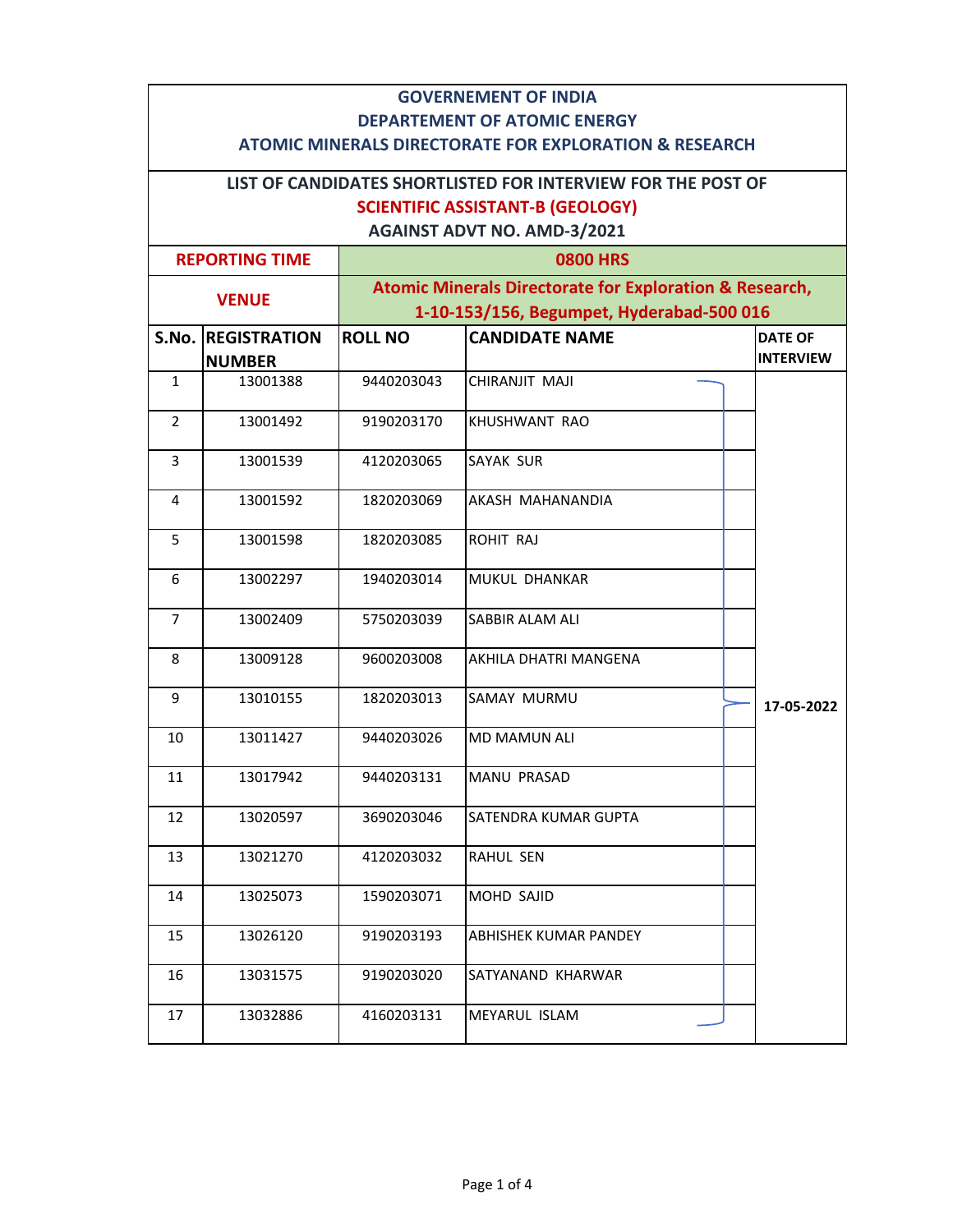|                                                                                               | <b>GOVERNEMENT OF INDIA</b>                                                                                                     |                |                             |                  |  |  |
|-----------------------------------------------------------------------------------------------|---------------------------------------------------------------------------------------------------------------------------------|----------------|-----------------------------|------------------|--|--|
| <b>DEPARTEMENT OF ATOMIC ENERGY</b><br>ATOMIC MINERALS DIRECTORATE FOR EXPLORATION & RESEARCH |                                                                                                                                 |                |                             |                  |  |  |
| LIST OF CANDIDATES SHORTLISTED FOR INTERVIEW FOR THE POST OF                                  |                                                                                                                                 |                |                             |                  |  |  |
| <b>SCIENTIFIC ASSISTANT-B (GEOLOGY)</b>                                                       |                                                                                                                                 |                |                             |                  |  |  |
|                                                                                               | <b>AGAINST ADVT NO. AMD-3/2021</b>                                                                                              |                |                             |                  |  |  |
|                                                                                               | <b>0800 HRS</b><br><b>REPORTING TIME</b>                                                                                        |                |                             |                  |  |  |
|                                                                                               | <b>Atomic Minerals Directorate for Exploration &amp; Research,</b><br><b>VENUE</b><br>1-10-153/156, Begumpet, Hyderabad-500 016 |                |                             |                  |  |  |
|                                                                                               | <b>S.No. REGISTRATION</b>                                                                                                       | <b>ROLL NO</b> | <b>CANDIDATE NAME</b>       | <b>DATE OF</b>   |  |  |
|                                                                                               | <b>NUMBER</b>                                                                                                                   |                |                             | <b>INTERVIEW</b> |  |  |
| 18                                                                                            | 13037475                                                                                                                        | 1940203010     | SUNNY SUDHAKAR NAVRAT       |                  |  |  |
| 19                                                                                            | 13038070                                                                                                                        | 9190203105     | MOHAMMAD SAQIB              |                  |  |  |
| 20                                                                                            | 13047244                                                                                                                        | 4160203022     | RAGHAV DWIVEDI              |                  |  |  |
| 21                                                                                            | 13048944                                                                                                                        | 9600203001     | BIBEKANANDA SAHOO           |                  |  |  |
| 22                                                                                            | 13050161                                                                                                                        | 9120203040     | <b>ANKITA DUBEY</b>         |                  |  |  |
| 23                                                                                            | 13050835                                                                                                                        | 9190203168     | SHUBHAM YADAV               |                  |  |  |
| 24                                                                                            | 13052123                                                                                                                        | 9600203078     | MANEESHA KANNIPAMULA        |                  |  |  |
| 25                                                                                            | 13056513                                                                                                                        | 4610203065     | <b>MAHESH SHRIDHAR MORE</b> |                  |  |  |
| 26                                                                                            | 13058562                                                                                                                        | 9190203044     | SHIVAM JAISWAL              | 19-05-2022       |  |  |
| 27                                                                                            | 13058652                                                                                                                        | 9120203135     | <b>DURGESH CHOURE</b>       |                  |  |  |
| 28                                                                                            | 13059939                                                                                                                        | 1590203058     | MOHAMMAD QAZIM RAZA         |                  |  |  |
| 29                                                                                            | 13059965                                                                                                                        | 1590203054     | MOHAMMAD AATIF RAZA         |                  |  |  |
| 30                                                                                            | 13061244                                                                                                                        | 5750203023     | AVINASH DAHAKEY             |                  |  |  |
| 31                                                                                            | 13065110                                                                                                                        | 4120203133     | NIHAR RANJAN MAHANTA        |                  |  |  |
| 32                                                                                            | 13066358                                                                                                                        | 1850203027     | RAMAN KUMAR SHARMA          |                  |  |  |
| 33                                                                                            | 13066528                                                                                                                        | 1590203038     | MOHD GULAM NAVI             |                  |  |  |
| 34                                                                                            | 13070013                                                                                                                        | 5570203023     | DEEPAK SINGH                |                  |  |  |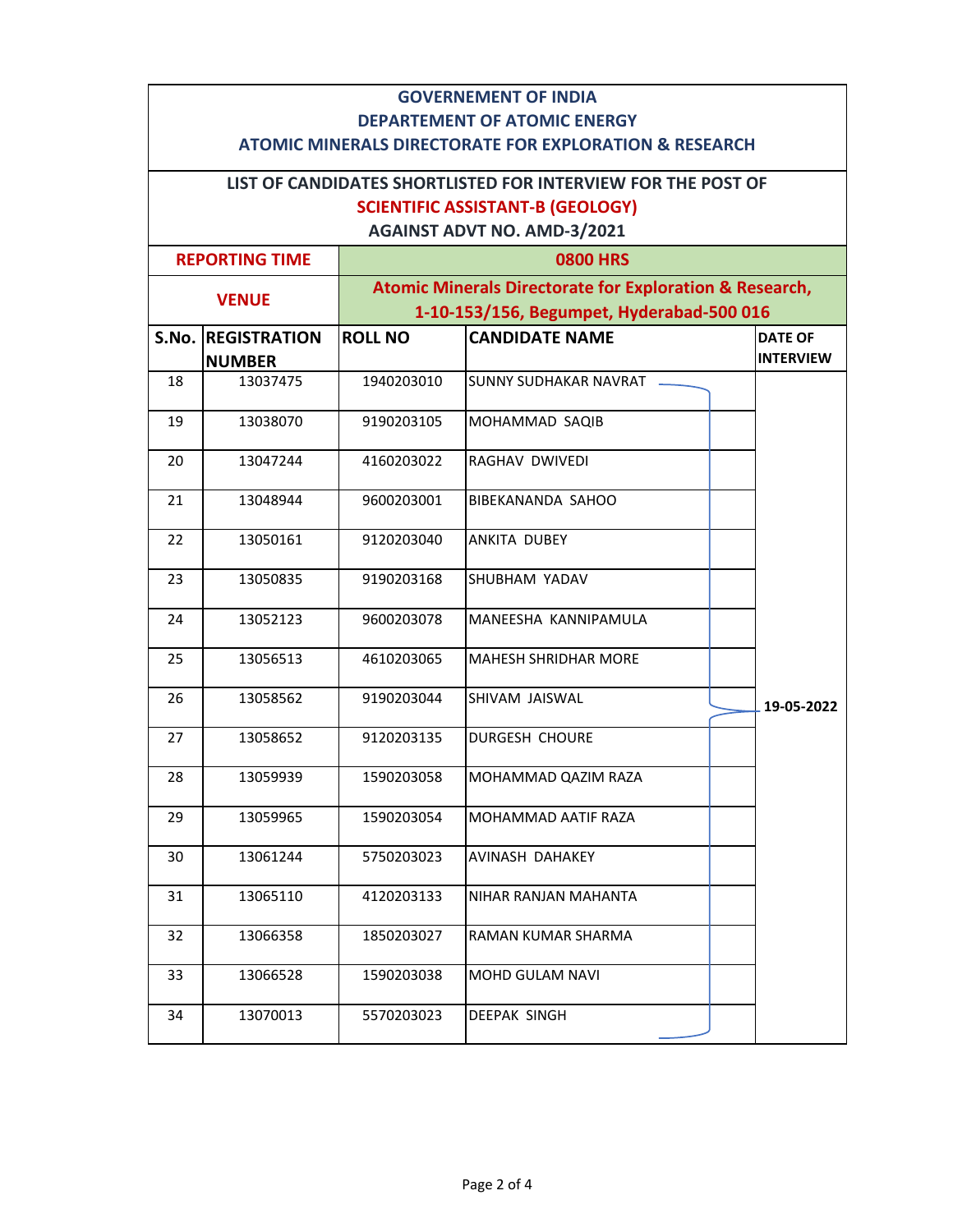|                                                                                               | <b>GOVERNEMENT OF INDIA</b>                                  |                |                                                                                                                 |                                    |  |  |
|-----------------------------------------------------------------------------------------------|--------------------------------------------------------------|----------------|-----------------------------------------------------------------------------------------------------------------|------------------------------------|--|--|
| <b>DEPARTEMENT OF ATOMIC ENERGY</b><br>ATOMIC MINERALS DIRECTORATE FOR EXPLORATION & RESEARCH |                                                              |                |                                                                                                                 |                                    |  |  |
|                                                                                               | LIST OF CANDIDATES SHORTLISTED FOR INTERVIEW FOR THE POST OF |                |                                                                                                                 |                                    |  |  |
|                                                                                               |                                                              |                | <b>SCIENTIFIC ASSISTANT-B (GEOLOGY)</b>                                                                         |                                    |  |  |
|                                                                                               |                                                              |                | <b>AGAINST ADVT NO. AMD-3/2021</b>                                                                              |                                    |  |  |
|                                                                                               | <b>0800 HRS</b><br><b>REPORTING TIME</b>                     |                |                                                                                                                 |                                    |  |  |
| <b>VENUE</b>                                                                                  |                                                              |                | <b>Atomic Minerals Directorate for Exploration &amp; Research,</b><br>1-10-153/156, Begumpet, Hyderabad-500 016 |                                    |  |  |
|                                                                                               | <b>S.No. REGISTRATION</b><br><b>NUMBER</b>                   | <b>ROLL NO</b> | <b>CANDIDATE NAME</b>                                                                                           | <b>DATE OF</b><br><b>INTERVIEW</b> |  |  |
| 35                                                                                            | 13070250                                                     | 9620203027     | PAVANIDURGA PRABHAKAR KALLEPELLY                                                                                |                                    |  |  |
| 36                                                                                            | 13070679                                                     | 4340203003     | <b>MAHESH MOTIRAM MOPKAR</b>                                                                                    |                                    |  |  |
| 37                                                                                            | 13073999                                                     | 9440203074     | PRABHASH RANJAN MATHAN                                                                                          |                                    |  |  |
| 38                                                                                            | 13075342                                                     | 4120203115     | <b>DEEPAK KUMAR BARIK</b>                                                                                       |                                    |  |  |
| 39                                                                                            | 13075977                                                     | 9440203145     | NIHAR MISHRA                                                                                                    |                                    |  |  |
| 40                                                                                            | 13076422                                                     | 9440203098     | <b>TAPAN KUMAR NAYAK</b>                                                                                        |                                    |  |  |
| 41                                                                                            | 13081414                                                     | 1590203014     | PRAVIN KUMAR SINGH                                                                                              |                                    |  |  |
| 42                                                                                            | 13081444                                                     | 9440203140     | ABHIJEET KUMAR BEHERA                                                                                           |                                    |  |  |
| 43                                                                                            | 13082069                                                     | 3470203060     | ARAVINTH VASUDEVAN                                                                                              |                                    |  |  |
| 44                                                                                            | 13082214                                                     | 9190203050     | <b>SWATHY S</b>                                                                                                 |                                    |  |  |
| 45                                                                                            | 13083231                                                     | 4160203003     | SATYABRATA SAHOO                                                                                                | 20-05-2022                         |  |  |
| 46                                                                                            | 13090556                                                     | 9190203024     | AKASH KUMAR SINGH                                                                                               |                                    |  |  |
| 47                                                                                            | 13092113                                                     | 4160203086     | SABYASACHI DAS                                                                                                  |                                    |  |  |
| 48                                                                                            | 13092332                                                     | 4160203062     | SAKSHI SHARMA                                                                                                   |                                    |  |  |
| 49                                                                                            | 13093549                                                     | 5570203090     | <b>JUGAL KISHORE DEHURY</b>                                                                                     |                                    |  |  |
| 50                                                                                            | 13095045                                                     | 4610203093     | SIDDHARTH SARKAR                                                                                                |                                    |  |  |
| 51                                                                                            | 13095928                                                     | 4160203149     | SAMAYA KUMAR MOHAPATRA                                                                                          |                                    |  |  |
| 52                                                                                            | 13096700                                                     | 9190203197     | SUDHANSHU BAJPAI                                                                                                |                                    |  |  |
| 53                                                                                            | 13097388                                                     | 4160203066     | ANURAG BEHERA                                                                                                   |                                    |  |  |
| 54                                                                                            | 13099224                                                     | 4610203064     | ARPITA SAHOO                                                                                                    |                                    |  |  |